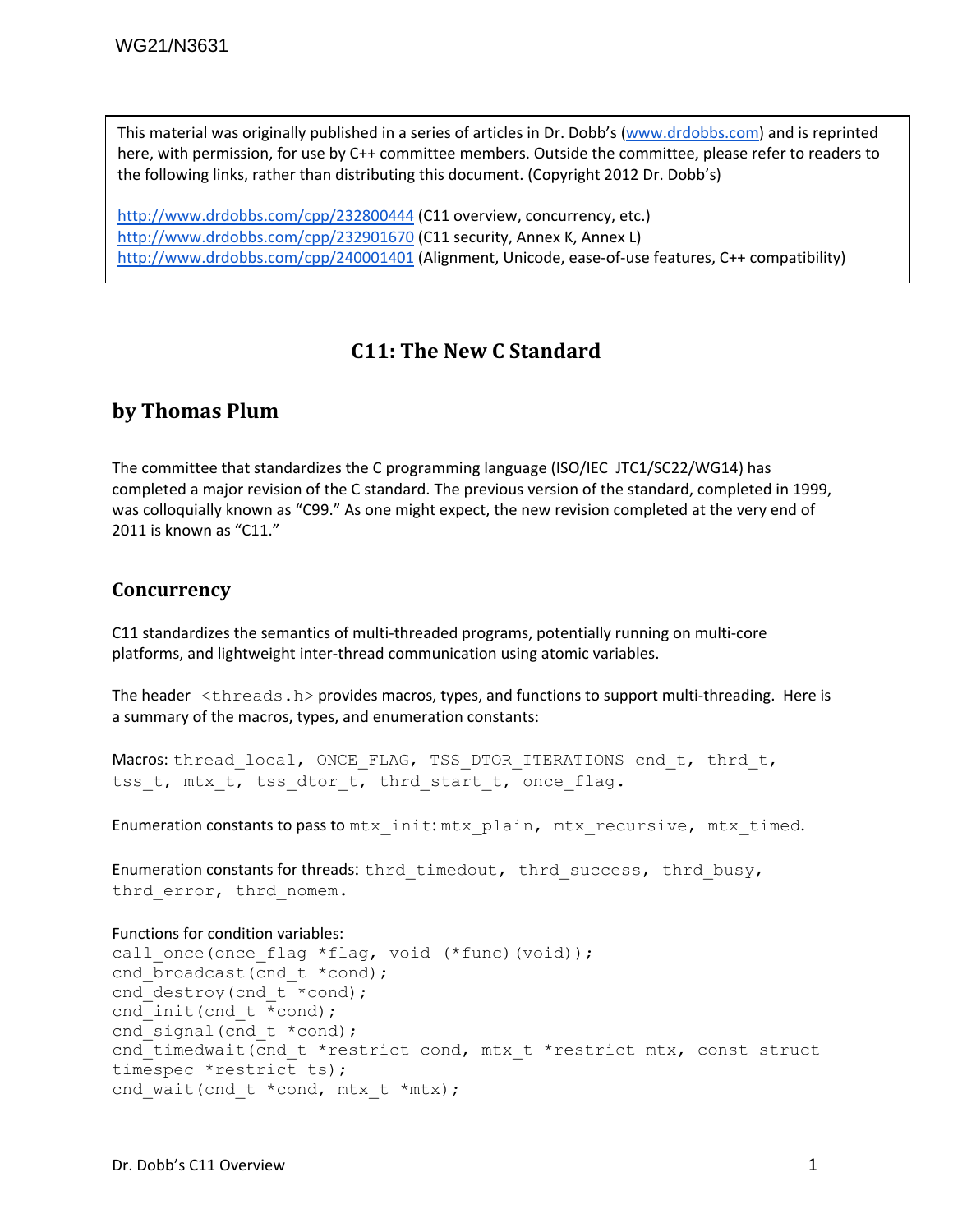#### The mutex functions:

```
void mtx destroy(mtx t *mtx);
int mtx init(mtx t *mtx, int type);
int mtx lock(mtx t *mtx);
int mtx timedlock(mtx t *restrict mtx,
const struct timespec *restrict ts); 
int mtx trylock(mtx t *mtx);
int mtx unlock(mtx t *mtx);
```
#### Thread functions:

```
int thrd create(thrd t *thr, thrd start t func, void *arg);
thrd t thrd current (void);
int thrd detach(thrd t thr);
int thrd equal(thrd t thr0, thrd t thr1);
noreturn void thrd exit(int res);
int thrd join(thrd t thr, int *res);
int thrd sleep(const struct timespec *duration, struct timespec
*remaining); 
void thrd yield(void);
```
#### Thread-specific storage functions:

```
int tss create(tss t *key, tss dtor t dtor);
void tss delete(tss t key);
void *tss get(tss t key);
int tss set(tss t key, void *val);
```
These standardized library functions are more likely to be used as a foundation for easier‐to‐use APIs than as a platform for building applications. (See "When Tasks Replace Objects", by Andrew Binstock, March 28, 2012, for discussion of higher-level APIs.) For example, when using these low-level library functions it is very easy to create a data race, in which two or more threads write (or write-and-read) to the same location without synchronization. The C (and C++) standards permit any behavior whatever if a data race happens to some variable  $x$ . For example, some bytes of the value of  $x$  might be set by one thread and other bytes could be set by another thread ("torn values"), or some side‐effect that appears to take place after assignment to  $x$  might (to another thread or another processor) appear to take place before that assignment. Here is a short program that contains an obvious data race, where the 64‐bit integer (long long) named  $x$  is written and read by two threads:

```
#include <threads.h> 
#include <stdio.h> 
#define N 100000 
char buf1[N][99]={0}, buf2[N][99]={0}; 
long long old1, old2, limit=N; 
long long x = 0;
static void do1() { 
   long long o1, o2, n1; 
   for (long long i1 = 1; i1 < limit; ++i1) {
      old1 = x, x = i1;ol = old; ol = old;if (01 > 0) { // x was set by this threadif (o1 != i1-1)sprintf(buf1[i1], "thread 1: o1=%7lld, i1=%7lld, o2=%7lld", o1, i1, o2);<br>} else { // x was set by the other thread
                   // x was set by the other thread
         nl = x, x = i1;
         if (n1 < 0 & n1 > 01)
```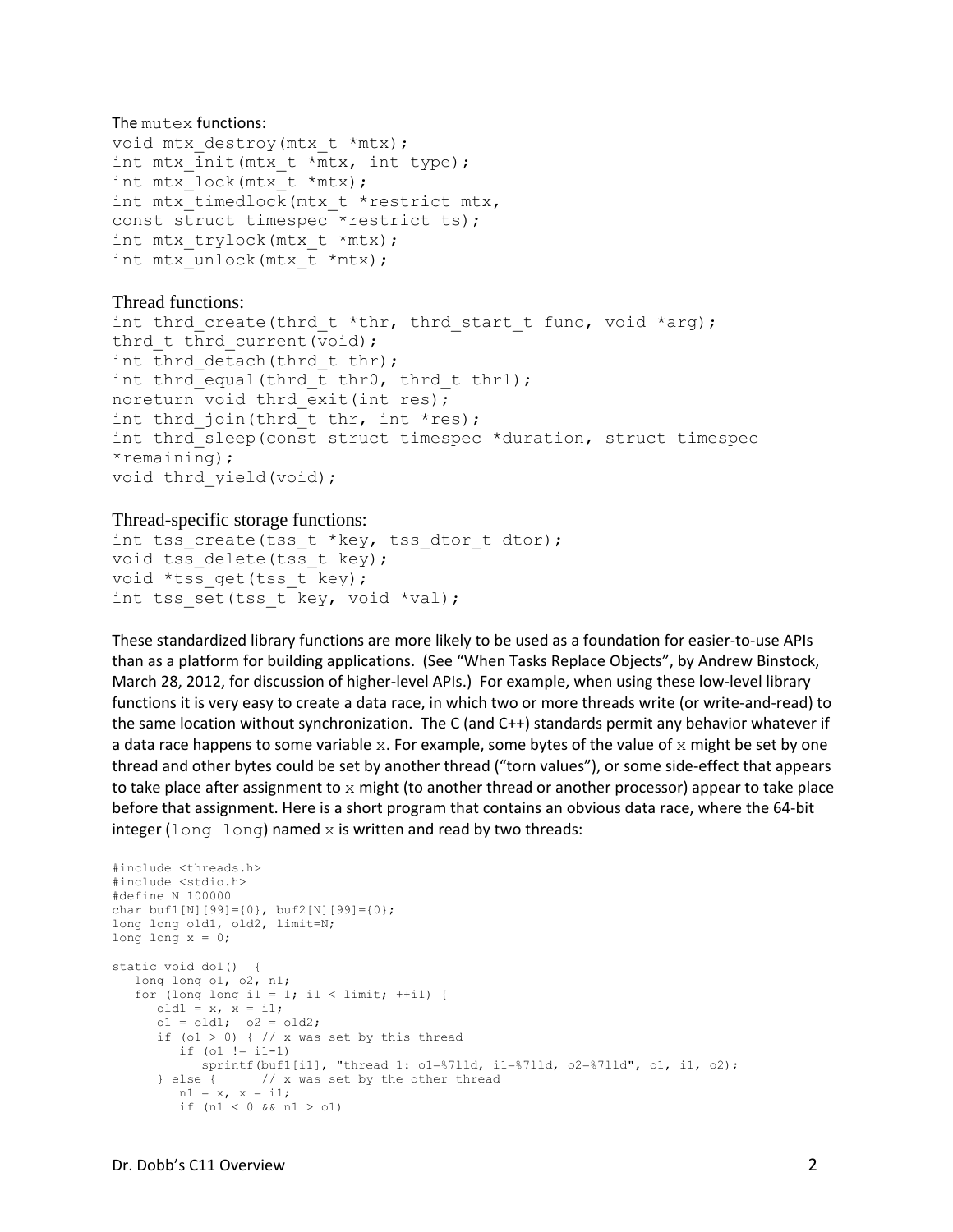```
 sprintf(buf1[i1], "thread 1: o1=%7lld, i1=%7lld, n1=%7lld", o1, i1, n1); 
       } 
    } 
} 
static void do2() { 
    long long o1, o2, n2; 
   for (long long i2 = -1; i2 > -1imit; -i2) {
     old2 = x, x = i2;ol = old; ol = old;if (o2 < 0) { // x was set by this thread
         if (o2 != i2+1)sprintf(buf2[-i2], "thread 2: o2 = \frac{8711}{d}, i2 = \frac{8711}{d}, o1 = \frac{8711}{d}, o2, i2, o1);
       } else { // x was set by the other thread 
         n2 = x, x = i2;
         if (n2 > 0 \&amp; n2 < 02) sprintf(buf2[-i2], "thread 2: o2=%7lld, i2=%7lld, n2=%7lld", o2, i2, n2); 
       } 
    } 
} 
int main(int argc, char *argv[]) 
{ 
   thrd t thr1;
  thrd\overline{t} thr2;
  thrd create(&thr1, do1, 0);
   thrd_create(&thr2, do2, 0); 
  thrd<sup>-</sup>join(&thr2, 0);
   thrd_join(&thr1, 0); 
  for (long long i = 0; i < limit; ++i) {
     if (buf1[i][0] != ' \ 0')
          printf("%s\n", buf1[i]); 
      if (buf2[i][0] != '\\0') printf("%s\n", buf2[i]); 
    } 
    return 0; 
}
```
If you had an implementation that already conformed to the C11 standard, and you compiled this program for a 32-bit machine (so that a 64-bit long long is written in 2 or more memory cycles), you could expect to see confirmation of the data race, with a varying number of lines of output such as this:

```
thread 2: o2=-4294947504, i2= -21, o1= 19792
```
The traditional solution for data races has been to create a lock. However, using atomic data can sometimes be more efficient. Loads and stores of atomic types are done with sequentially consistent semantics. In particular, if thread-1 stores a value in an atomic variable named  $x$ , and thread-2 reads that value, then all other stores previously performed in thread‐1 (even to non‐atomic objects) become visible to thread‐2. (The C11 and C++11 standards also provide other models of memory consistency, but even experts are cautioned to avoid them.)

The new header  $\leq$  stdatomic.h> provides a large set of named types and functions for manipulation of atomic data. For example, atomic llong is the typename provided for atomic long long integers. Similar names are provided for all the integer types. One of these typenames, atomic flag, is required to be lock free. The standard includes a macro named ATOMIC VAR INIT(n), for initialization of atomic integers, as shown below.

The data race in the previous example can be cured by making  $x$  an atomic llong variable. Simply change the one line that declares  $x$  in the above listing:

```
#include <stdatomic.h>
```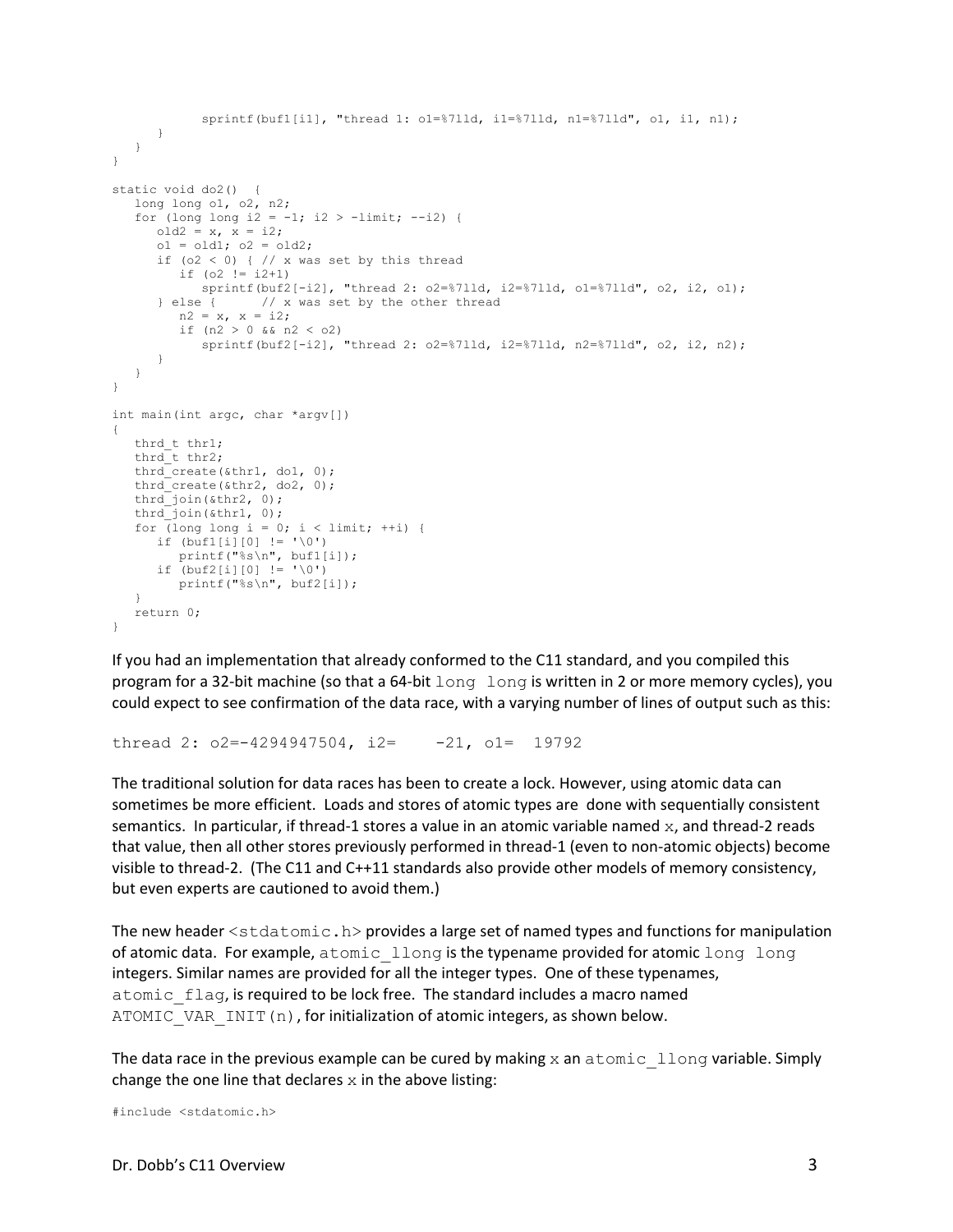```
atomic llong x = ATOMIC VAR INIT(0);
```
By using this atomic variable, the code operates without producing any data‐race output.

# **A Note on Keywords**

The C committee prefers not to create new keywords in the user name space, as it is generally expected that each revision of C will avoid breaking older C programs. By comparison, the C++ committee (WG21) prefers to make new keywords as normal-looking as the old keywords. For example, C++11 defines a new thread local keyword to designate static storage local to one thread. C11 defines the new keyword as Thread local. In the new C11 header <threads.h>, there is a macro definition to provide the normal‐looking name:

#define thread local Thread local

In these articles, I will assume that you include the appropriate headers, so I will show the normallooking names.

## **The thread\_local Storage Class**

This new thread local storage class provides static storage that is unique to each new thread, and is initialized before the thread begins execution. However, there are no safeguards to prevent you from taking the address of a thread\_local variable and passing it to other threads; what happens next is implementation-defined (i.e., not portable). Each thread has its own copy of  $error$  in thread\_local storage.

## **Threads are Optional**

C11 has designated several features as optional. For example, if the implementation defines a macro named STDC\_NO\_THREADS \_\_, then it will presumably not provide a header named <threads.h> nor any of the functions defined therein.

## **Politics, Design, and Incomplete Information**

As a general rule, WG21 entrusts Bjarne Stroustrup with the overall design-and-evolution responsibility; do an online search for "camel is a horse designed by committee" to understand the reasons for this approach. However, there is one design principle that motivates both WG14 and WG21: don't leave room for a more-efficient systems-programming language underneath our language (C or C++).

Some participants (call them "Group A") expect that atomic data will remain a seldom-used specialty, but others (call them "Group B") believe that atomic data will become a crucial feature, at least for a systems‐programming language.

Over the past decades, various higher-level languages have been built based on C: Java, C#, Objective C, and of course, C++ and subsets-or-supersets based on C++ (such as D and Embedded C++). Many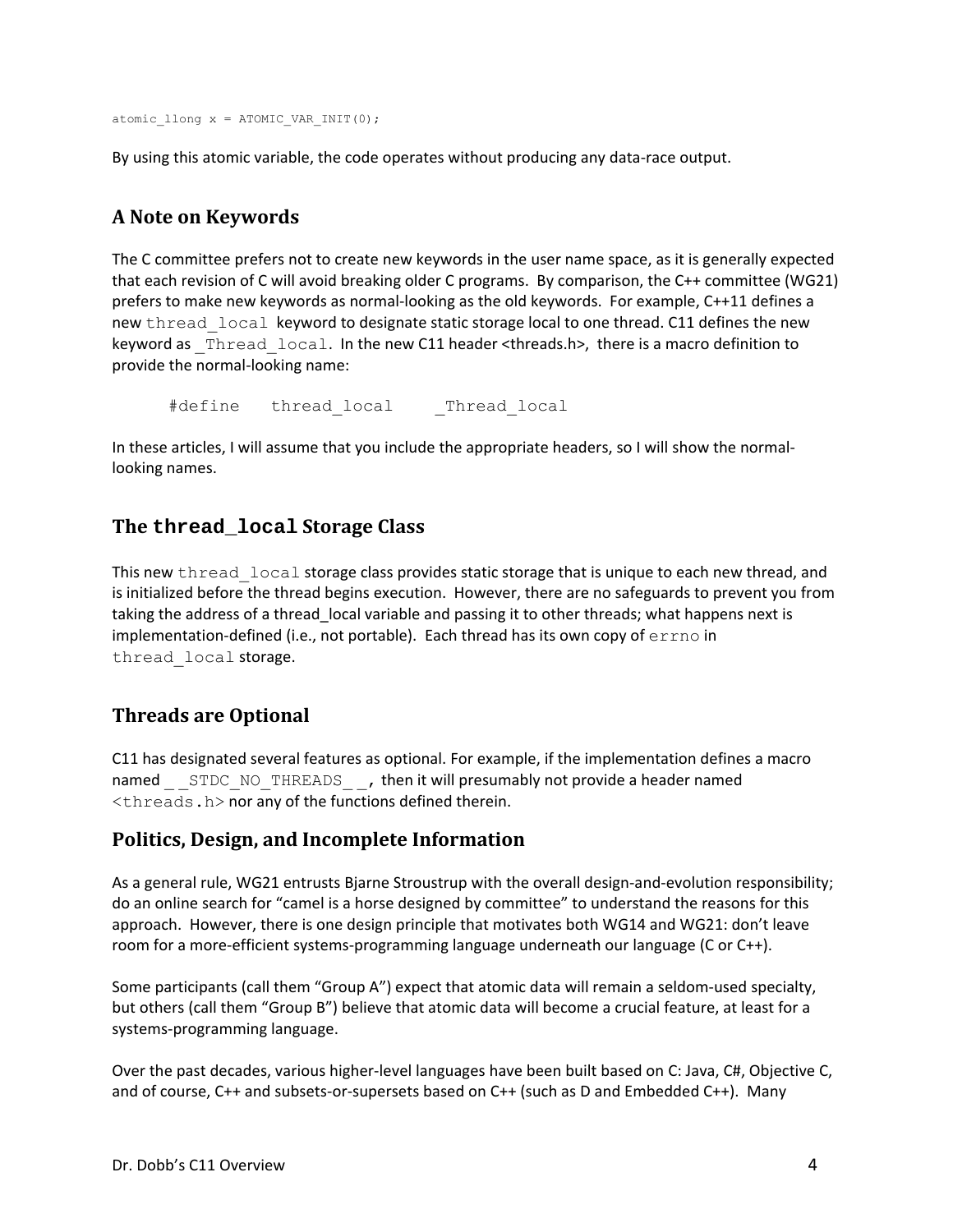companies that participate in WG14 and WG21 have made decisions regarding the languages in which their apps will be written. Those companies that chose C++ as their upper-level app language (call them "Group D") are often content for C to be stabilized (or for WG21 to control its standardization), whereas companies that chose other languages (call them "Group C") sometimes regard C as a crucial foundation under their upper‐level app language.

With this much background, I can give an account of the evolution of atomics in C11. The design of atomics in C++11 made crucial use of templates, such that  $atomic$  is the simple and universal way of getting the atomic version of any type  $T$ , even if  $T$  is a class or struct type; and atomic $(T^*$ retains all the compile-time type information of what  $T^*$  points to. However, for several years, the C design used only the several dozen named types (such as atomic llong shown above). One advantage of the named‐type approach is that it requires no changes to the compiler itself; it can be implemented in a library-only solution, which invokes system-dependent intrinsic functions at the very lowest level. However, the named-type approach precludes creating an atomic for any  $C$  struct (no matter how small) or for a  $T^*$  pointer (for a general  $T$  which is known to the compiler). Largely due to the influence of Group B and Group C opinions within WG14, a decision was made to require a C11 compiler to recognize an atomic  $T$  for any type  $T$ .

There was also a subsequent controversy within WG14 about the compiler syntax for specifying an atomic T. One approach ("atomic‐parenthesis") was motivated by compatibility with C++: let Atomic(T) be the syntax for designating an atomic T. Then that same source program could be compiled as C++ simply by defining one macro:

#define \_Atomic(T) atomic<T>

The other side of the controversy preferred to create a new type-qualifier (analogous to the C99 treatment of  $\text{Complex}$ ; using this syntax ("atomic-space"), the type atomic T would be written as "  $A$ tomic  $T''$ . A program written using that syntax could not directly be compiled as C++ (without making use of compatibility macros that would look essentially like the atomic‐parenthesis approach).

Both sides of this controversy agreed that, once a team commits to modifying the compiler for this feature of C11, it's a relatively minor amount of incremental work to implement both the atomic‐ parenthesis syntax and the atomic-space syntax. In the end, that's the position that prevailed in WG14. In the meantime, the price of that decision is that only the named-type approach is available today (until compilers implement the C11 syntaxes), and the most vocal Group D participants can grumble about the decisions of WG14 creating incompatibilities with C++.

# **Getting the C11 Standard**

C11 and C++11 are available from the ANSI store. For C11, use this link: http://webstore.ansi.org/RecordDetail.aspx?sku=INCITS%2fISO%2fIEC+9899-2012. For C++11, use this link: http://webstore.ansi.org/RecordDetail.aspx?sku=INCITS%2fISO%2fIEC+14882‐2012 . Each costs \$30 USD for PDF. The whole process takes only a few minutes.

. . . . . . . . .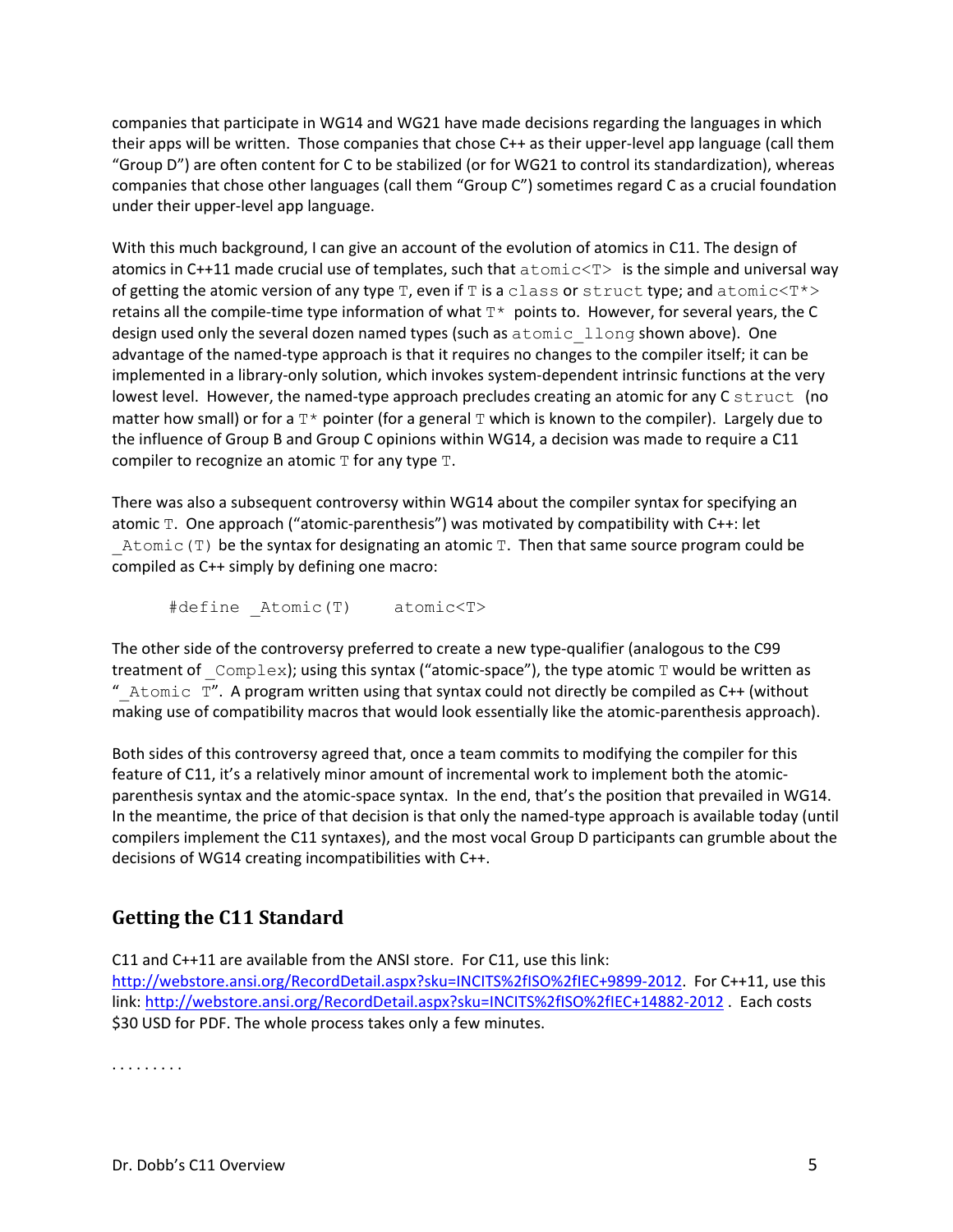# **C11 and Cybersecurity**

C and C++ are members of the same family of languages. The evolutionary boldness of C++ removes some of the marketplace pressure on C; the people who are continually pushing for innovation are naturally drawn to the C++ development process. Each language had a coherent original design (by Dennis Ritchie and Bjarne Stroustrup, respectively), followed by successive refinement in a very competitive marketplace of ideas. Both languages share an extreme concern for performance, with the slogan "don't leave space for a more‐efficient systems‐programming language underneath our language (C or C++)", as I mentioned last month. It's unfair to complain that the original designs assigned too little importance to cybersecurity; both languages pre‐date the beginnings of concern for security. But in recent years the marketplace has started to emphasize cybersecurity, and the programming languages are responding in several ways.

In early 2002, Bill Gates' "battleship-turning" memo made cybersecurity a top goal for Microsoft. About a year later, Microsoft proposed a new "bounds‐checking" library to WG14, which eventually became Technical Report 24731-1; now it has become part of C11 as the (optional) Annex K. (Look here for an almost‐final draft of C11.)

## **The C11 Annex K functions**

I'll start my tour of Annex K with the fopen  $s$  function. The main innovation is that files are opened with exclusive (also known as non-shared) access. Furthermore, if the mode string doesn't begin with 'u' (and of course, if the code is being remediated from using the older fopen, then mode doesn't begin with 'u'), then to the extent that the underlying system supports it, the file gets a file permission that prevents other users on the system from accessing the file.

In this article, I'll sequentially enumerate the security benefits of these "\_s" functions; the new semantics illustrate pattern #1, "least privilege". This "exclusive" mode was previously available in the Posix open() function, but the ISO standard for C doesn't standardize system-dependent low-level I/O. See Robert Seacord's book Secure Coding in C and C++ for detailed discussion of these various security benefits of the Annex K library.

If a file is opened with  $x<sup>1</sup>$  as the last character in the mode argument, and the requested filename is already in use, the fopen s function fails (as opposed to truncating the existing file, which is presumably already being used by someone). If the application program had been required first to check whether the file was in use and then to create the new file, this would illustrate the "time‐of‐ check versus time-of-use (TOCTOU)" vulnerability; the Annex K version assists with pattern #2, "minimize TOCTOU vulnerability".

The mode argument is passed to fopen  $s$  as a const char\* pointer, as is the filename argument. Requiring these pointers to be non-null is one of the *runtime-constraints* of the fopen s function, to use the C11 terminology.

If any of the runtime-constraints are violated, the library function ( $f$ open  $\,$ s in this case) invokes the run time‐constraint handler. (In Visual Studio, this handler is known as the invalid parameter handler – same concept, different name.) This is pattern #3: invoke the runtime-constraint handler if any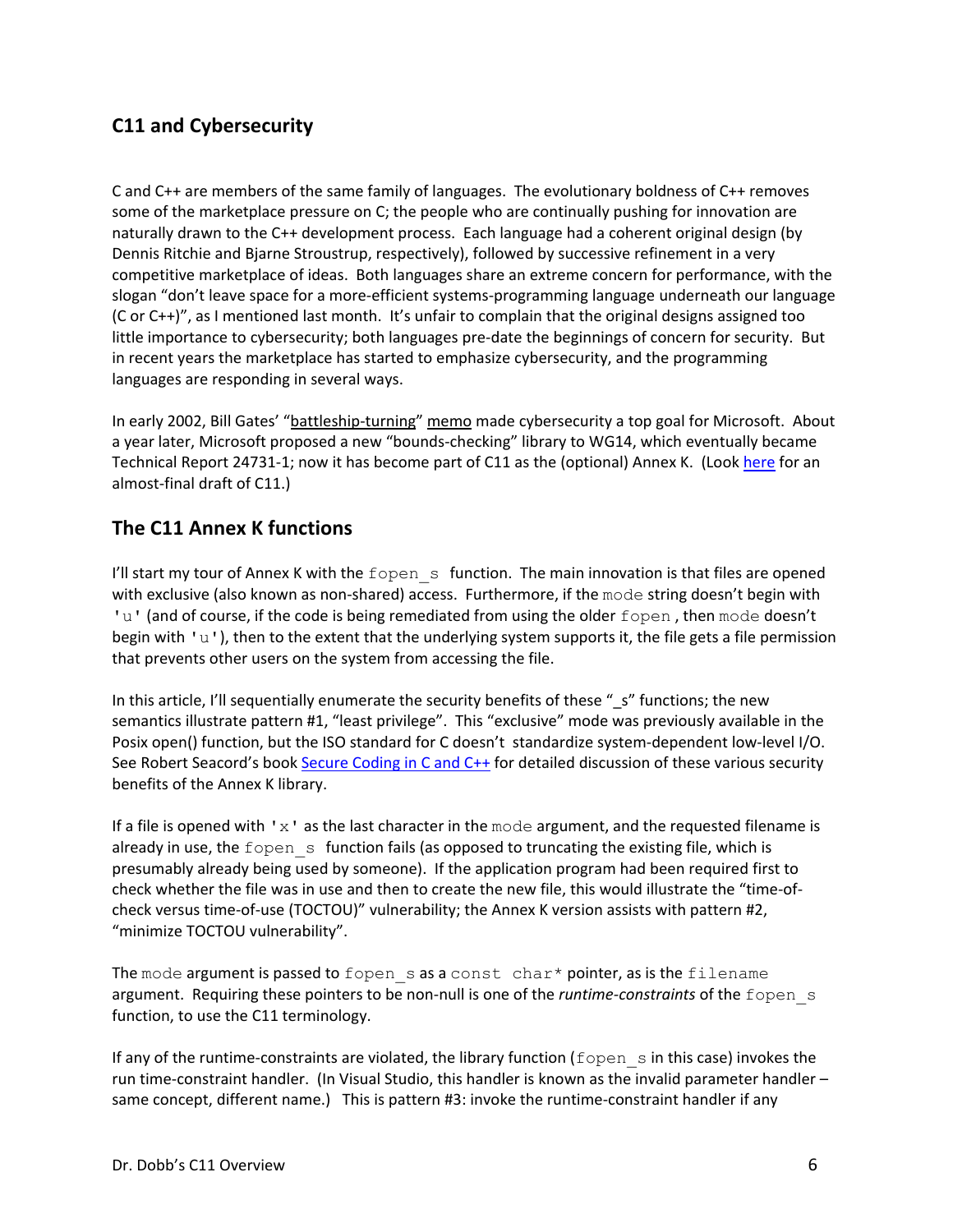runtime‐constraint is violated. Usually, a runtime‐constraint violation would have resulted in an undefined behavior if not caught.

If the runtime-constraints were not violated, then fopen s returns the resulting FILE\* pointer through an argument, rather than producing it as the returned value of the function. If  $f$ open s fails for any of several reasons, it returns a nonzero value according to the conventions encoded in  $\langle$ errno.h>; the various Annex K headers provide the typedef name errno t for this int returned value. This, then, is pattern #4: reduce the inconsistency of return-value idioms to the greatest extent possible, by uniformly returning errno t for erroneous conditions that didn't violate a runtimeconstraint.

This initial discussion about  $f$ open shas introduced the first four patterns of the Annex K library: (1) provide least privilege; (2) minimize TOCTOU vulnerability; (3) reduce the return value variability using errno t returned values; (4) use runtime-constraint handlers for logic errors.

In the original C standard, and in C++ still today, most library functions specify something like "if copying takes place between objects that overlap, the behavior is undefined". In C99 and C11, there is a syntactic way to specify this restriction, the **restrict** keyword. As a result of all these various design decisions, the calling sequence for fopen s looks like this:

```
errno t fopen s(FILE * restrict * restrict streamptr,
     const char * restrict filename, 
     const char * restrict mode);
```
Designing the runtime‐constraint handler provides the implementation and the project team a range of choices. The logically simplest handler simply invokes  $abort()$ . A somewhat more complex architecture gives the user a choice between aborting or debugging, potentially preserving the full state of the stack frames and global variables. (From a standards‐conformance point of view, the invocation of an interactive debugger is equivalent to invoking  $abort()$  —anything that happens subsequently is under the control of the interactive user.)

Other forms of handlers could be used. In an application that never terminates, the handler could reinitialize, flush the current transaction, start a new transaction, and so forth. In a specialized testing situation, the handler could log the failures.

The freopen s function illustrates the same patterns as fopen s, including the 'x' and 'u' mode flags.

Continuing with the file oriented functions, consider tmpnam s:

```
errno t tmpnam s(char *s, rsize t maxsize);
```
The function illustrates pattern #5:

In the calling sequence of the function, every pointer through which the function might modify an array is immediately followed by the number of elements which the function is permitted to modify.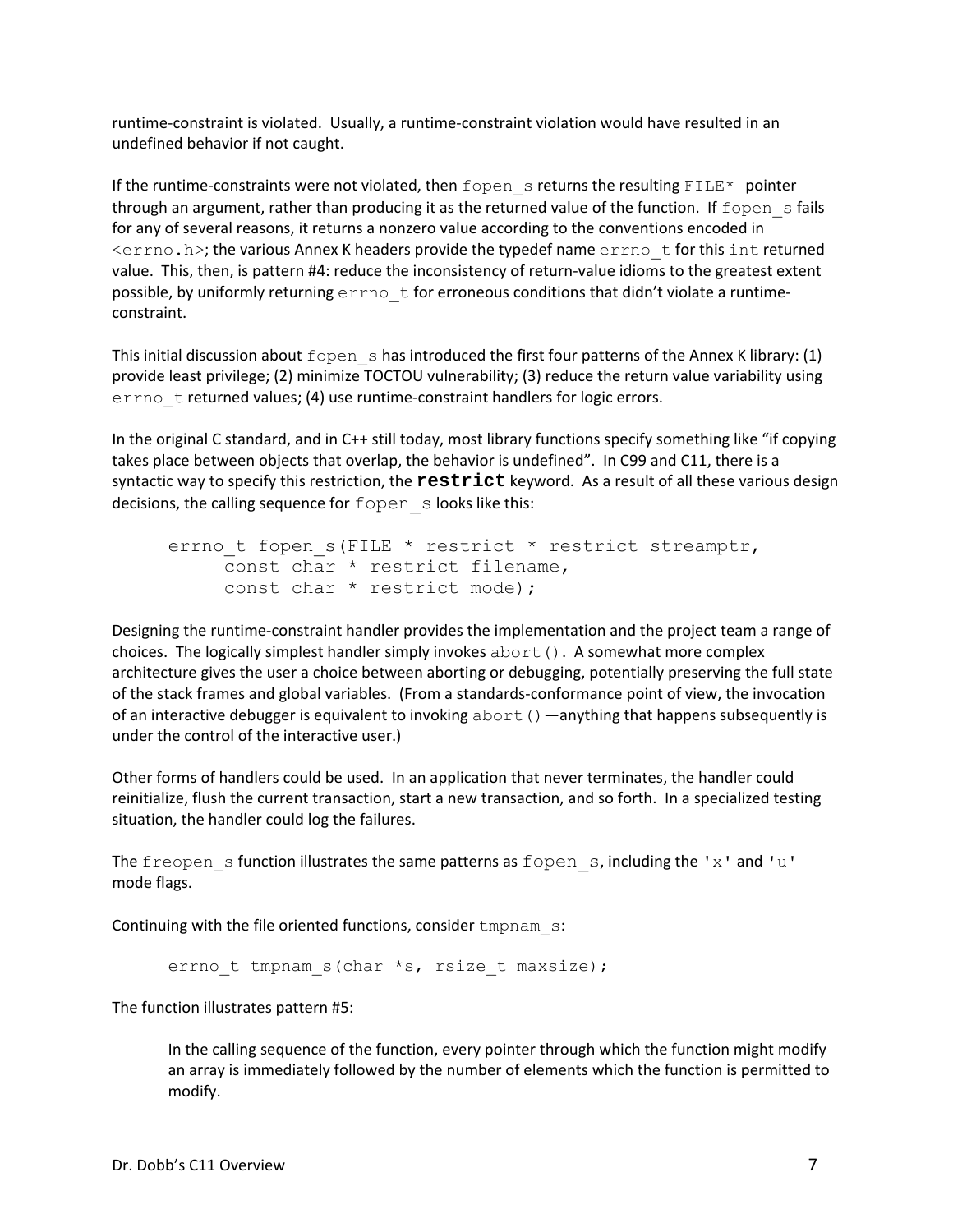In the case of tmpnam s, the second argument specifies a maximum for the number of characters that can be modified by tmpnam  $\,$ s. The type of the second argument is  $rsize \, t$ , designating a "restricted  $size$   $t$ " value. The intent is to prevent the common error of inadvertently passing a negative value, which after conversion to an unsigned type, becomes a huge number, and in this case, defeating the purpose of bounds‐checking the string written into s. This common error is intended to be caught within tmpnam s by comparing maxsize against RSIZE\_MAX and invoking the runtimeconstraint handler if it's larger. (I've said "intended" several times, because Annex K makes it optional whether RSIZE MAX is any smaller than RSIZE MAX.) This manner of designating bounding values with the type  $rsize$  t is pattern #6 of the Annex K library.

Next, consider the tmpfile s function:

errno t tmpfile s(FILE \* restrict \* restrict streamptr);

It could be invoked like this:

FILE  $*$ myTempFile = 0; errno t err = tmpfile s( $\text{amyTempFile}$ );

There is a window of TOCTOU vulnerability between obtaining a filename from tmpnam s and subsequently creating that file with fopen s; using tmpfile s eliminates that particular vulnerability. Consequently,  $\text{tmpfile}$  s illustrates patterns 1, 2, 3, and 4.

Pattern #7 is easy to describe: "eliminate the  $\S$ n format". For the details, refer to Seacord and the original Rationale for the library that become Annex K. The basic problem with  $\epsilon$ n is that the printf family of functions are intuitively thought of as "output" functions, but the %n format can be used to modify memory, and therefore provides an attack surface.

```
These, then, are the "\, s" versions of the formatted output functions: fprintf \,s, printf \,s,
snprintf s, sprintf s, vfprintf s, vprintf s, vsnprintf s, vsprintf s,
fwprintf_s, snwprintf_s, swprintf_s, vfwprintf_s, vsnwprintf_s,
vswprintf s, vwprintf s, wprintf s.
```
Pattern #8 is rather technical, but significant: if the various formatted functions produce overlapping stores, the resulting behavior is not undefined, but is merely unspecified. Implementing patterns 4 (handlers for e.g. null arguments), 5 (buffer sizes), 6 (RSIZE\_MAX), and 8 (overlapping stores), we have the " $\,$  s" versions of the formatted input functions:  $f$  scanf  $\,$ s, scanf  $\,$ s, sscanf  $\,$ s, vfscanf s, vscanf s, vsscanf s, fwscanf s, swscanf s, vfwscanf s, vswscanf s, vwscanf s, wscanf s

Pattern #9 is even more technical: when the time-and-date functions produce a "year" value, it should be bounded to the interval [0, 9999]; added to the other patterns, this produces the time-and-date functions: asctime s, ctime s, gmtime s, localtime s.

Pattern #10 guarantees that memset s will over-write the argument array, even if the optimizer thinks that those stores are "useless", such as when over‐writing a password before leaving a function.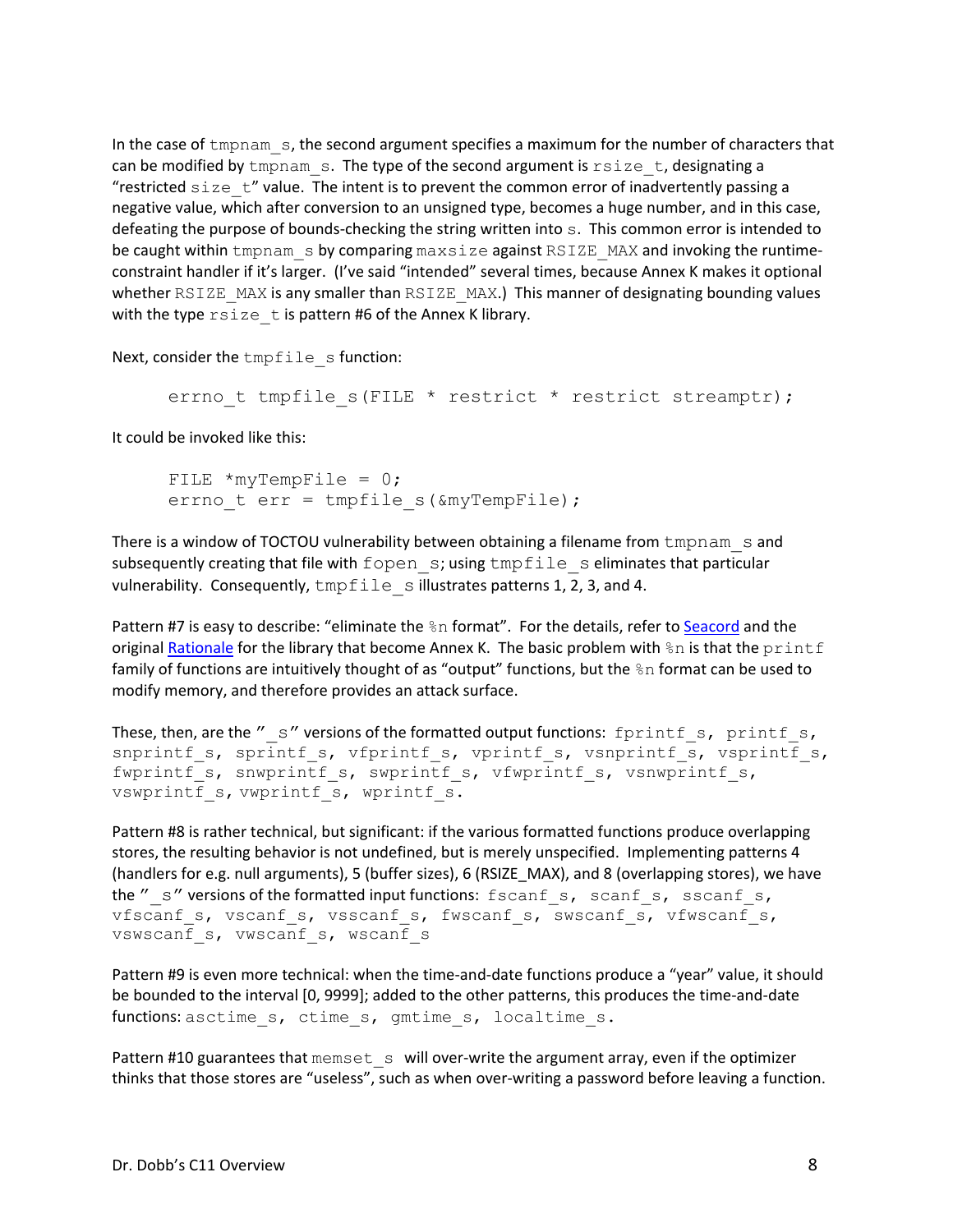Pattern #11 provides an extra argument to keep track of previous state information, to avoid static buffers that would prevent re-entrancy or use in a multi-threaded environment: bsearch  $s$ , qsort s, strtok s, wcstok s.

Pattern #12 is to chop (or zero-fill) the resulting string if a runtime-constraint error happens:  $qets$  s, getenv s, wctomb s, mbstowcs s, wcstombs s, memcpy s, memmove s, strcpy\_s, strncpy\_s, strcat\_s, strncat\_s, strerror\_s, strnlen\_s, wcscpy s, wcsncpy s, wmemcpy s, wmemmove s, wcscat s, wcsncat s, wcsnlen s, wcrtomb s, mbsrtowcs s, wcsrtombs s

Pattern #13 is to provide the bounds that will be needed to allocate buffers: the strerrorlen s function tells how many characters will be needed to store the locale‐specific error message for one specific errno value.

Finally, pattern #14 is illustrated by all the functions in Annex K: permit a localized remediation of existing code, without global design changes. Each of the various " $\,$  s" functions can replace its previous version by changing only one or two lines of the existing code.

The Annex K functions are widely available on Visual Studio and a few other places; still, there's no reason why they shouldn't already be available on all platforms. Perhaps there is some degree of "not invented here" resistance; I hope these articles will help create greater marketplace demand. Talk to your compiler/library providers.

#### **Annex L**

There has been a tendency to approach the requirements for safety‐critical, zero defects, and cybersecurity with the same developmental methods, producing high-integrity applications at a correspondingly high cost. However, cybercriminal exploits tend to focus on the most popular apps, which are often produced under less-than-ideal schedule and budget constraints. The languages chosen for hopefully‐popular apps are frequently C and C++.

Within WG14 there have been several initiatives to improve software security without sacrificing the efficiency advantages of C, or the developmental methodologies that organizations are already familiar with.

Within the world of safety‐critical development methods, it is common to target the elimination of all undefined behaviors (UBs) in C, on the grounds that compilers are free to do anything whatever when an app produces UB. However, compiler developers are very influential within WG14, and they know that in almost all cases of UB, the hardware actually produces a benign result, and that often when some corner case is identified as UB, the standard is marking it as "non‐portable", and not as "dangerous".

The Analyzability Annex of C11 (Annex L) identifies a small number of UBs as "critical UB", classifying all the others as "bounded UB", and imposes some implementation constraints on the resulting behavior. The net result is that when an implementation provides this analyzable behavior, and the app is subjected to static analysis, the actual app when executed does implement the source code of the program as analyzed.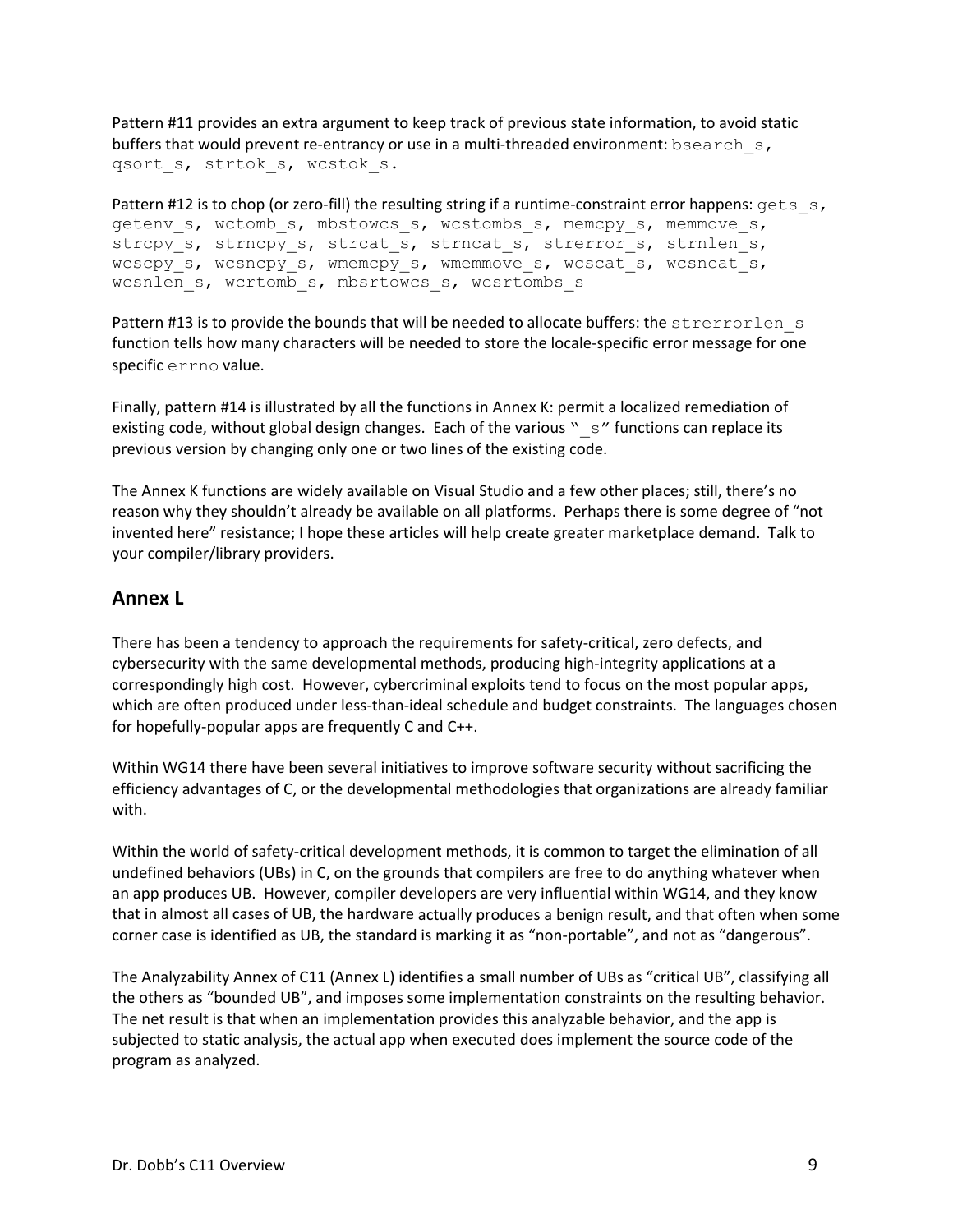With the benefit of hindsight, I have found one improvement that I will suggest for the Analyzability Annex: an implementation should be permitted by Annex L to generate code that violates the constraints in the Annex, provided that it produces a warning message when it does so. After all, "analyzability" relies on a project methodology that focuses attention upon the warnings generated by the static analyzer and the compiler, so guaranteeing the production of a warning is all that should be required by Annex L.

# **The C Secure Coding Rules project**

ISO and IEC currently define a Technical Specification (TS) to have less than the official status of an International Standard (IS). WG14 has used this less‐formal approach to several topic areas (including the Bounds‐Checking Library TR 24731‐1 mentioned above) for specifications that may benefit from experience in the marketplace before being standardized.

Further work is under way within WG14, a Technical Specification (TS 17961) for "C Secure Coding Rules" (CSCR). Most of the TSs (and ISs) produced by the programming language committees target the compiler‐and‐library marketplaces, but the CSCR TS primarily targets the static analyzers marketplace.

. . . . .

# C11 Ease of Use

The 2011 revision of the ISO standard for C ("C11") provides several ease-of-use features, most of which are compatible with C++11. In order to use the normal-looking names I'll show here, you need to  $include$  these headers:  $\langle$ stddef.h>,  $\langle$ stdlib.h>,  $\langle$ assert.h>,  $\langle$ complex.h>, <stdnoreturn.h>, <uchar.h>, <stdatomic.h>, and <stdalign.h>.

## Alignment

C11, and C++11, provide new syntax for specifying alignment. The expression alignof(*type‐name*) a designates the alignment of *type-name*; it is a constant expression, as is the familiar sizeof (*typename*). (There's one exception in C: applying sizeof to a variable length array, or VLA, produces a non-constant expression.) The expression  $align$  (char) is, of course, always 1.

There is a similar syntax for declarations:

```
int alignas(double) b;
```
specifies that  $\mathbf b$  is an int, but is aligned suitably for a  $\text{double}$ . Or for a more realistic example, alignas(double) unsigned char buf[sizeof(double)];

specifies that buf is a array of unsigned char, whose size and alignment would be suitable to hold a double.

Alignment can be specified as an integer: alignas(*constant‐expression*) specifies the *constant‐ expression* as an alignment. Thus, alignas(*type‐name*) means the same thing as alignas(alignof(*type‐name*)).

For each target platform, there is some type which has the largest alignment requirement; that type can be named by the typedef max  $align$  t, so a declaration that specifies alignas (max align t)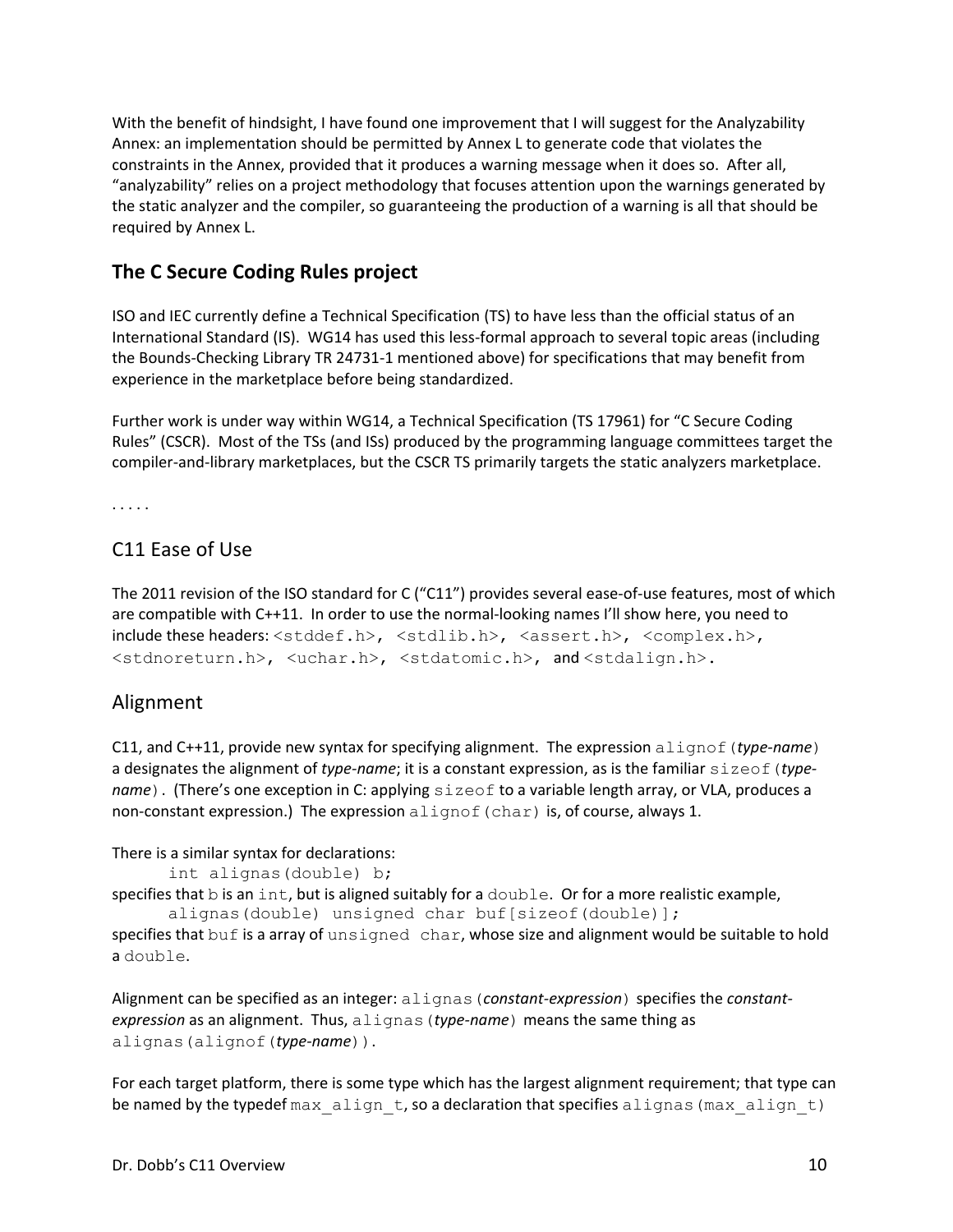requests an alignment that will be suitable for any type on that platform. If a program requests an alignment that is greater than  $\text{align}$  f (max  $\text{align } t$ ), the program is not portable, because support for an *over‐aligned type* is optional.

The C11 library provides aligned alloc(size t bound, size t nbytes), which allocates nbytes of storage aligned on a bound boundary. The most common use case heard by the committee was to request a buffer aligned on a cache boundary (typically 32k or 64k); however, you have to check your own compiler's manual, because the implementation gets to determine the valid alignments.

## Unicode strings and constants

The new u8 prefix for strings creates a string (i.e., an array of  $char$ ) which is encoded using the UTF-8 encoding. If your text editor and your compiler are using the ASCII representation (most are), then the string u8"John Doe" will contain the same characters as the ordinary string "John Doe". The crucial difference comes when your program needs to represent international characters beyond the basic 7‐bit ASCII (English) characters. If your text editor and compiler can handle the characters, then your program could contain a string like u8" $\alpha \land \hat{E} \Omega$ ", and pass that string to the various C library functions that handle ordinary strings (arrays of char).

The UTF-8 encoding is increasingly popular; for example, it is the default encoding for XML. To the extent that you have a choice about character representations, it appears to me, with benefit of decades of hindsight, that UTF‐8, using the u8 strings, is the simplest and best choice.

However, you may not have this simple choice, so C11 (and C++11) also provide several other Unicode representations. A string like u" $\alpha\Omega$ " creates an array of char16 t values (encoded in UTF-16); similarly, a string like U"αΩ"creates an array of char32 t values (encoded in UTF-32). Also, there are character constants for char16  $\tan d$  char32  $\tan d$  values, written as u'α' and U'α'. Unfortunately, if you need to use these more complex features, you may need to know about endian‐ness, surrogate characters, differences between Windows and UNIX/Linux representations, and this overview article couldn't provide enough details to address all those issues.

## Type‐generic Macros

The C99 standard introduced type‐generic macros into the standardized library; for example, you could invoke fabs(x), where x is either float, double, or long double. What happened automagically was that invocation of the type-generic macro abs would cause invocation of one of three separate library functions fabsf(float), fabs(double), or fabsl(long double). However, in C99 you had no opportunity to use the same magic for your own purposes. Now, in C11, you could create an  $fabs(x)$  that would be portable to any other C11 compiler:

```
#define fabs(X) Generic( (X),
                              long double: fabsl, \ 
                              default: fabs, \ 
                              float: fabsf \ 
                         ) (X)
```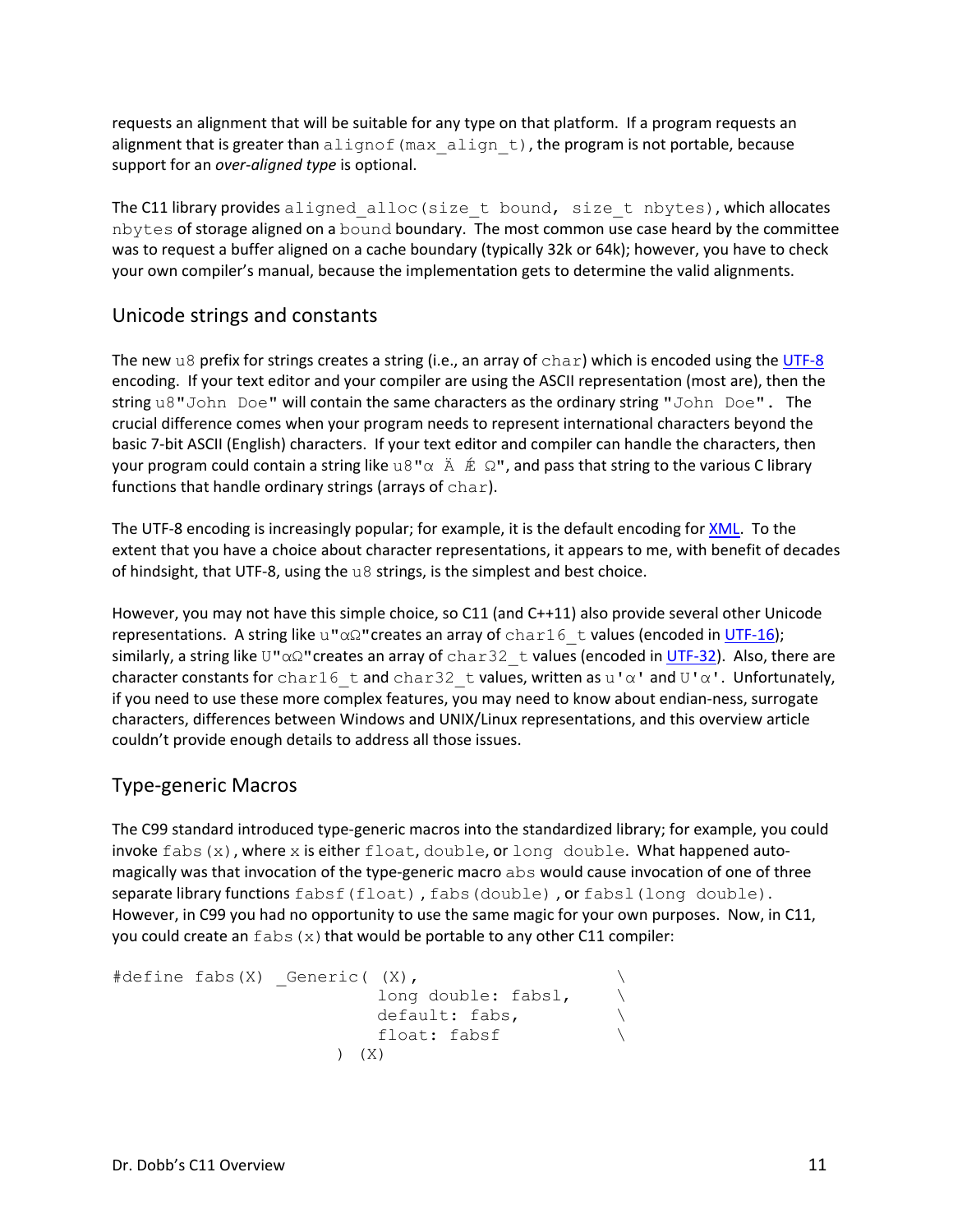This method defines a macro named fabs, which will cause the invocation of several different named library functions, using the new C11 syntax for the Generic keyword. That fabs macro is an ordinary macro defined in the preprocessor. For example,  $f$ abs could be undefined (using  $\#$ undef). As you see, type-generic macros provide only a tiny portion of the full-blown overloading that is available in C++, but it's enough for purposes such as the type-generic math library.

#### Miscellaneous Ease‐of‐use Features

It is now possible, in C11 and C++11, to inform the compiler that a function will not return. For example. exit is a function that does not return, so it can be declared like this:

```
noreturn void exit(int status);
```
Using noreturn in this way can assist the compiler's optimizer, possibly eliminating unnecessary warnings.

C11 and C++11 provide static\_assert(*constant‐expr, string‐literal*); if the *constant‐expr* is zero, then a diagnostic message containing the text of the *string‐literal* will be printed. As the name implies, the static assert is evaluated at compile time, so it can prevent compilation with incompatible options; for example

```
static assert(sizeof(void*) == 4,
     "64-bit code generation not supported");
```
One common use of static assert is to verify that resource configuration is adequate:

```
static assert (NUMBER OF BUCKETS < 16,
     "NUMBER OF BUCKETS must be at least 16");
```
The message produced by static\_assert will contain, besides the *string‐literal* argument, the file name, line number, and function name (if any).

The C11 standard provides three macros that are helpful for C/C++ compatibility for programs that use complex floating‐point values:

```
double complex CMPLX(double x, double y); 
float complex CMPLXF(float x, float y); 
long double complex CMPLXL(long double x, long double y);
```
Your C++ version of the program could create corresponding macro definitions (but the C++11 standard does not provide these):

```
#define CMPLX(x, y) std::complex((double)x, (double)y) 
#define CMPLXF(x, y) std::complex((float)x, (float)y) 
#define CMPLXL(x, y) std::complex((long double)x, (long double)y)
```
Finally, there's a committee decision that was inadvertently left out of the published standard: the pre‐ defined macros \_ \_STDC\_VERSION\_ \_ and \_ \_STDC\_LIB\_EXT1\_ \_ are defined to be 201112L.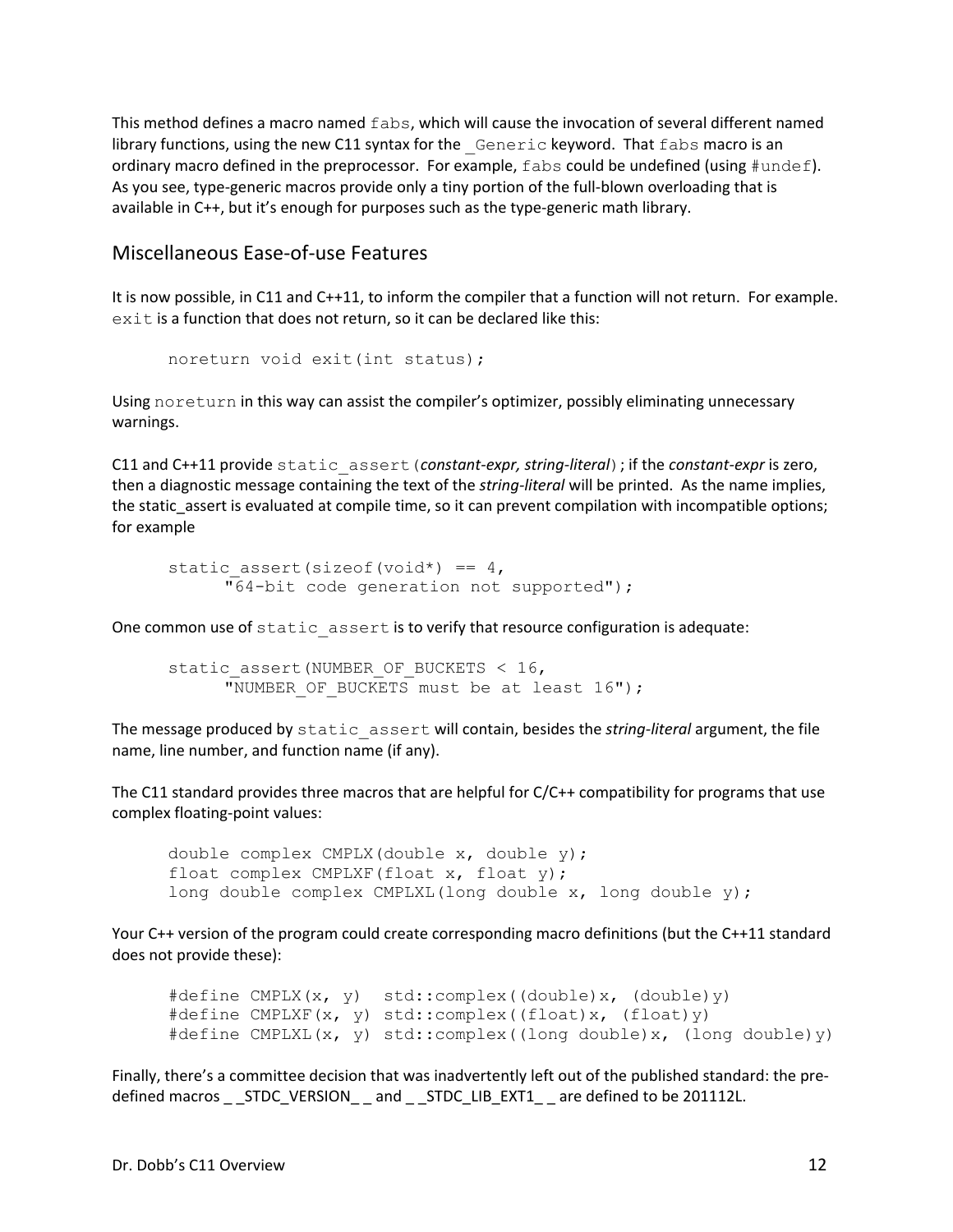Several other corrections and improvements were made, which won't be itemized here.

### Compatibility with C++

Compatibility with the evolving standard for C++ was a high priority, and a serious challenge, since both standards were completed in the fourth quarter of 2011.

All the new features described in this ease-of-use article can be used in a  $C11$  program, or a  $C++11$ program, with all the same semantics (except, of course, for the type‐generic macro).

Last month's article ("cybersecurity") described the C11 Annexes K and L (bounds‐checking interfaces and analyzability), both of which are not part of C++11. However, the Annex K library is widely available from C++ environments that provide additional libraries for use by the C++ application; certainly Microsoft's Visual Studio has been in this category for several years.

The first article in this series ("threading and atomics") covers several compatibility challenges. I've been told, by people whose expertise I respect, that when you incorporate multi‐threading into your design, you should put all the threading control into the C++ components, or alternatively put all the threading control into the C components. A mix‐and‐match approach to the threading controls raises serious issues. And if the app contains both C and C++ components, there are other (unrelated) good reasons to make the main program to be a C++ program (initialization of statics, setting up the exception-handling mechanism, etc.). A further consideration is that some compilation environments are fairly close to the C++11 standard for multi-threading, where the C11 implementation may be lagging behind somewhat.

However, with regard to accessing atomic data, the compatibility situation is somewhat more favorable. Depending upon your compiler‐and‐library environment, you should fairly soon be able to use the named  $atomic * basic atomic types in both C11 and C++11. Somewhat more ambitiously, you could$ use the Atomic(T) syntax ("\_Atomic parenthesis"), and if your C++11 environment doesn't already support this syntax, you could create your own compatibility header containing this definition:

#define \_Atomic(T) atomic<T>

However, I'm uncertain as to when, or whether, any particular C11 implementation will support the full type-qualifier syntax of Atomic T ("\_Atomic space").

I'm just about ready to summarize the compatibility situation, but first some discussion about conformance testing and optional subsets. From the very beginning of the C standards process (going back to the 1980's), the marketplace for C compilers has been attentive to, and concerned about, the various agencies and processes for formal certification of conformance to the ISO/IEC C standard. Even now in the third decade of the successive C standards, a formal certification process is provided by The Open Group for POSIX operating systems, which requires a C compiler. By contrast, there has never yet been a formal certification for C++ compilers; it's probably true that no commercial C++ compiler has ever fully conformed to any ISO/IEC C++ standard.